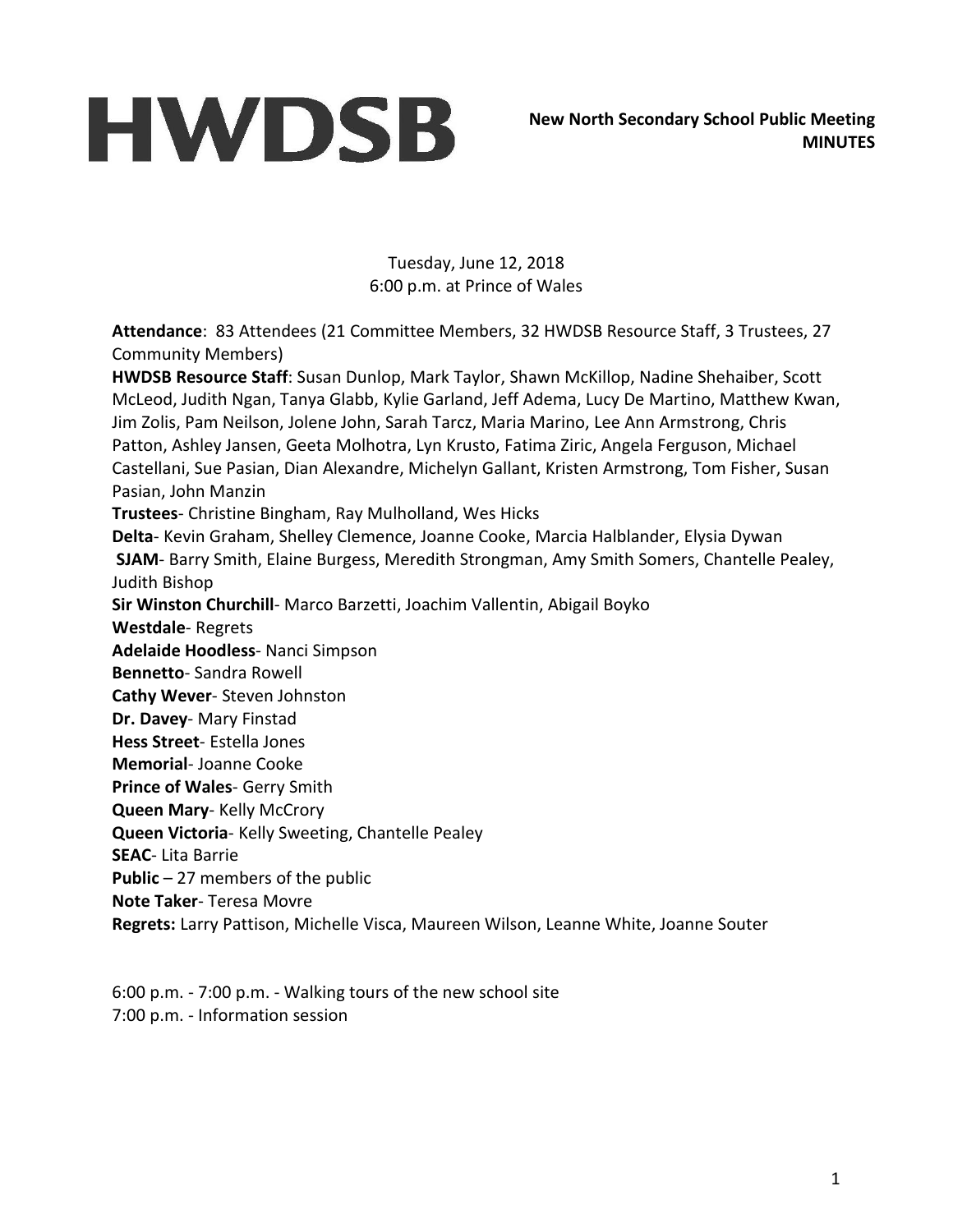### **Welcome and Introductions**

- Review of slides 1-11
- Superintendent Dunlop welcomed the members of the public and thanked the parties instrumental in planning the meeting
- Explanation of the meeting format
	- o Presentation,
	- o Question Answer Session,
	- o Gather Public Feedback
- Introduction of Trustees Christine Bingham, Ray Mulholland and Wes Hicks
- Acknowledged the committee members and the many members of staff
- Review of the Transition Advisory Committee membership
- Transition Advisory Committee has advised HWDSB staff on a number of topics such as
	- o Planning for public meeting
	- o Student voice
	- o Archives and traditions
	- o Programming
- Minutes from the Transition Advisory are available on the Board website
- Introduction of the principal of the New North School- Angela Ferguson
- Name for the New North Secondary School has not yet been selected
- Principals at SJAM and Delta have been working together planning many activities to gather student voice and joint staff activities

### **Background Information**

- Review of slides 12-16
- New North Secondary School is scheduled to open September 2019
- There are some boundary changes
- Slide 13- Green lines show current boundaries
- Slide 14- Indicate new boundaries
- Enrolment projection- Approximately 1100 students for the first year
- OTG (On the Ground) Capacity of the school
- Tier 3 Programs to open at the new school include: Health and Wellness, Arts and Culture Digital Media, ESL/ELD , Hospitality, OPS Program, NYAWEH, Extended Support Program and Graduated Support Program
- No changes for the 2019-2020 school year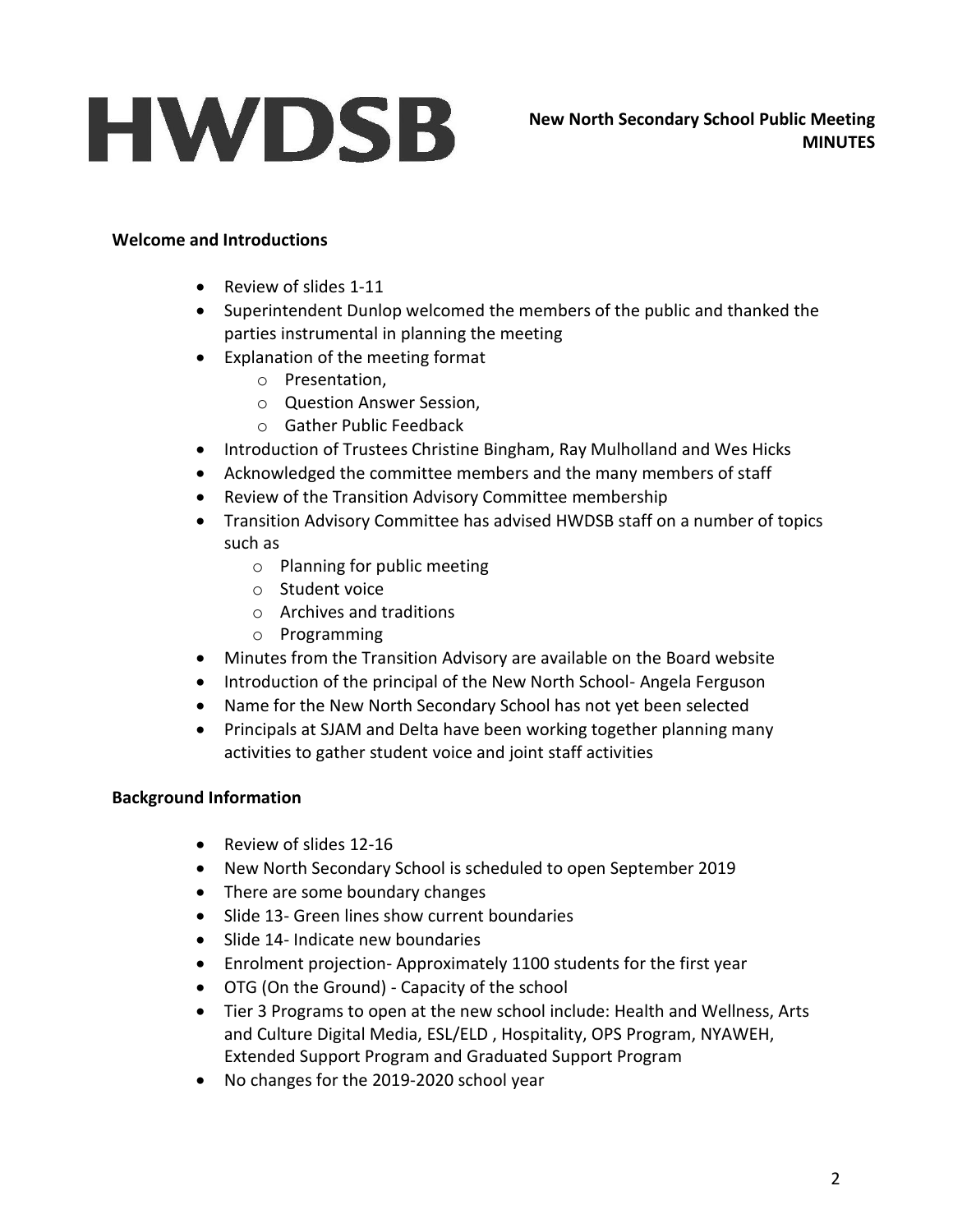Additional programs can be considered at a later date once the school has opened for future school years

### **Construction Update**

- Review of slides 17-24
- Overall completion of 60%
- Summer months will be spent on outdoor work
- Winter months will be spent on indoor work
- Quick explanation of the construction slides

### **Question/Answer Session (slide 25)**

- 1. *Has the neighbourhood been welcomed and involved? Why wasn't the meeting publicized in the Crown Point Newspaper/Sherman HUB Newspaper?* The Transition Advisory Committee has community representatives as well as parents living in the community that have children who will attend the school. All meeting are open to the all members of public. Thank you for your comments that we will take back to consider how we can engage the residence more effectively.
- 2. *How are you going to bring the legacies of all four schools (Delta, Parkview, SJAM,*  **Scott Park) into the new school?** It's a new school so you want a fresh vision and a fresh start lead by the students and staff of the new school while respecting the traditions, alumni and past history. Some of this work will begin happening next year lead by the Transition Advisory Committee. The Delta Alumni Association has met with Hal Hilgrin-Manager of the Archives. Will discuss how these items may be highlighted in the new building.
- 3. *Will the outdoor classroom at Delta be incorporated at the new school? (Large rock in memory of a former vice-principal Bob Cooke)?*This is similar to heritage item- no decisions have been made. If the rock is not moved what will happen to it? Family will be engaged. Green space will be available to use as an outdoor classroom?
- 4. *Is there an update regarding the outdoor field? What field will be available to be used for football?* The field at Sir Winston Churchill are available for use. Ongoing discussions with the City of Hamilton regarding Tim Horton's Field. Original plans indicate the Dominion Glass site – 500 metres form the school- will be redevelop as a sport's field. No time line from the City.